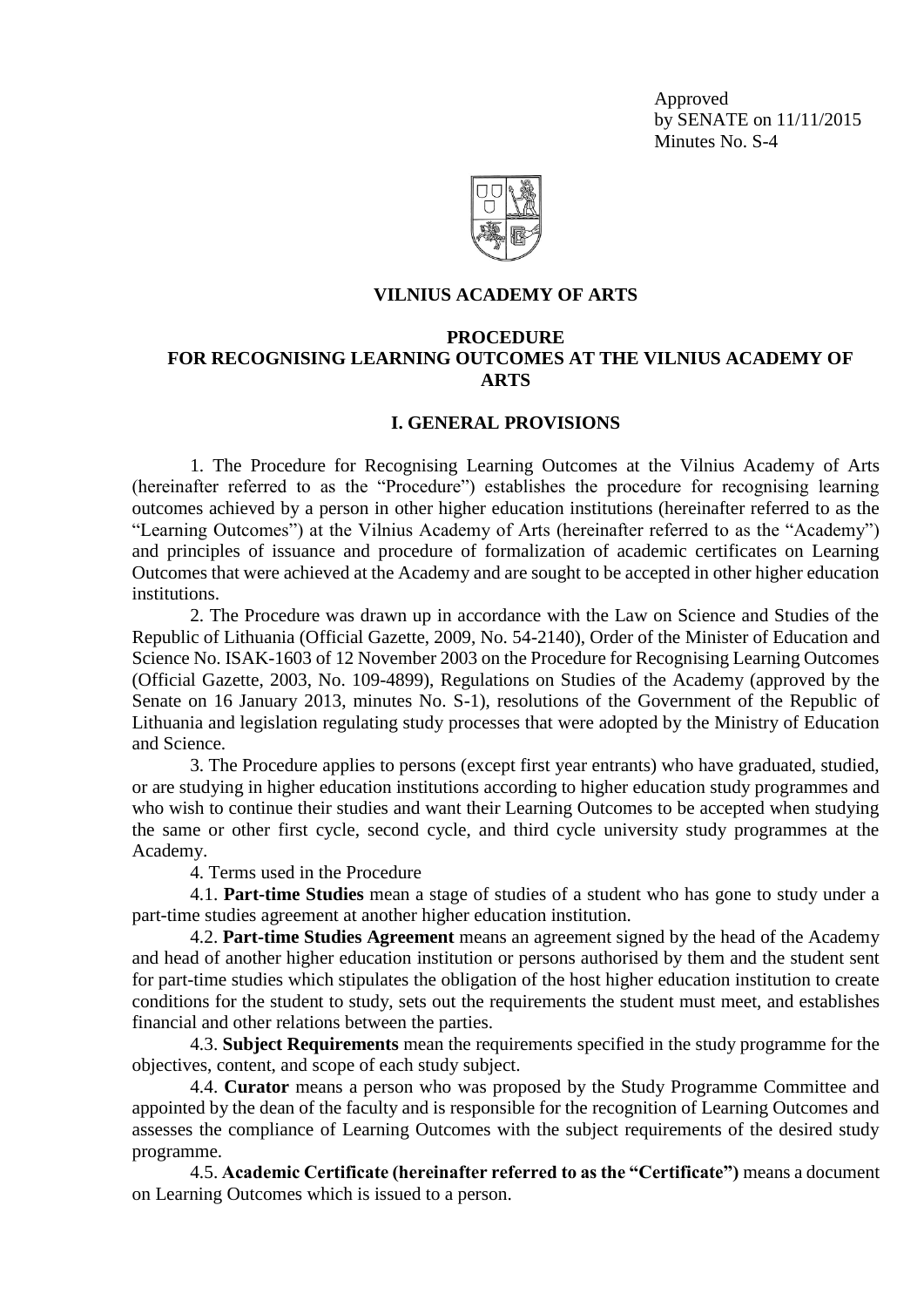4.6. **Type of Study Programmes** means a parameter used to classify study programmes according to study objectives, degree of complexity, scope, and acquired qualification (non-university studies, university first cycle (bachelor) studies, second cycle (master) studies, third cycle (doctoral) studies, special vocational studies, integrated studies, and non-degree studies).

4.7. **Learning Outcomes** mean the totality of knowledge and skills acquired during studies, the scope of which is defined by credits and the level of which is defined by grades.

4.8. **Learning Outcomes Recognition Card** means a document in which the names of the recognised subjects (their translation into Lithuanian) and the equivalents of the scope of the subject and the grade are recorded.

# **II. RECOGNISING LEARNING OUTCOMES ACCORDING TO COORDINATED STUDY CONTENT**

5. Personal Learning Outcomes must be recognised without restrictions if they meet at least one of the following requirements:

5.1. the Learning Outcomes have been achieved during previous studies at the Academy and the study programme or subject whose outcomes are to be recognised has not changed substantially;

5.2. the Learning Outcomes were achieved in another higher education institution under a Part-time Study Agreement.

6. The Learning Outcomes Recognition Card of a person who has previously studied at the Academy must not be filled in. A person who wishes to have his/her Learning Outcomes of the previous studies at the Academy recognised must submit an application to the Curator of the study programme which he/she is studying or intends to study indicating the study programme according to which the Learning Outcomes should be recognised. Learning Outcomes are recognised if the scope of Learning Outcomes of the studied subject correspond to at least two thirds of the scope of Learning Outcomes of the relevant study subject. The recognition of Learning Outcomes is formalized in the minutes of the meeting of Study Programme Committee.

7. A person who has studied at another higher education institution under a Part-time Studies Agreement must submit a certificate on the subjects the lectures of which he/she attended (including knowledge assessment) to:

7.1. the International Relations Department if he/she studied at a foreign higher education institution;

7.2. the Curator of the study programme which he/she is studying if he/she studied at a Lithuanian higher education institution.

The Department of International Relations or the Curator of the study programme must record the Learning Outcomes in a Learning Outcomes Recognition Card (Annex 1).

8. If a student who began his/her studies according to the Part-time Studies agreement has not attended all the lectures of relevant subjects (in accordance with the coordinated study content) at the Academy and his/her knowledge was not assessed through no fault of his/her own, upon his/her return to continue studies, conditions for the assessment of the student's knowledge on the remaining scope of the subject must be created.

## **III. RECOGNISING LEARNING OUTCOMES ACCORDING TO A NON-COORDINATED STUDY CONTENT**

9. A person wishing to have his/her learning outcomes (the content of which is not coordinated with the Academy in at least one of the ways specified in paragraph 5 of this Procedure) recognised must submit to the Curator of the study programme which he/she is studying or intends to study:

9.1. an application indicating the study programme according to the learning outcomes should be accredited;

9.2. documents on Learning Outcomes: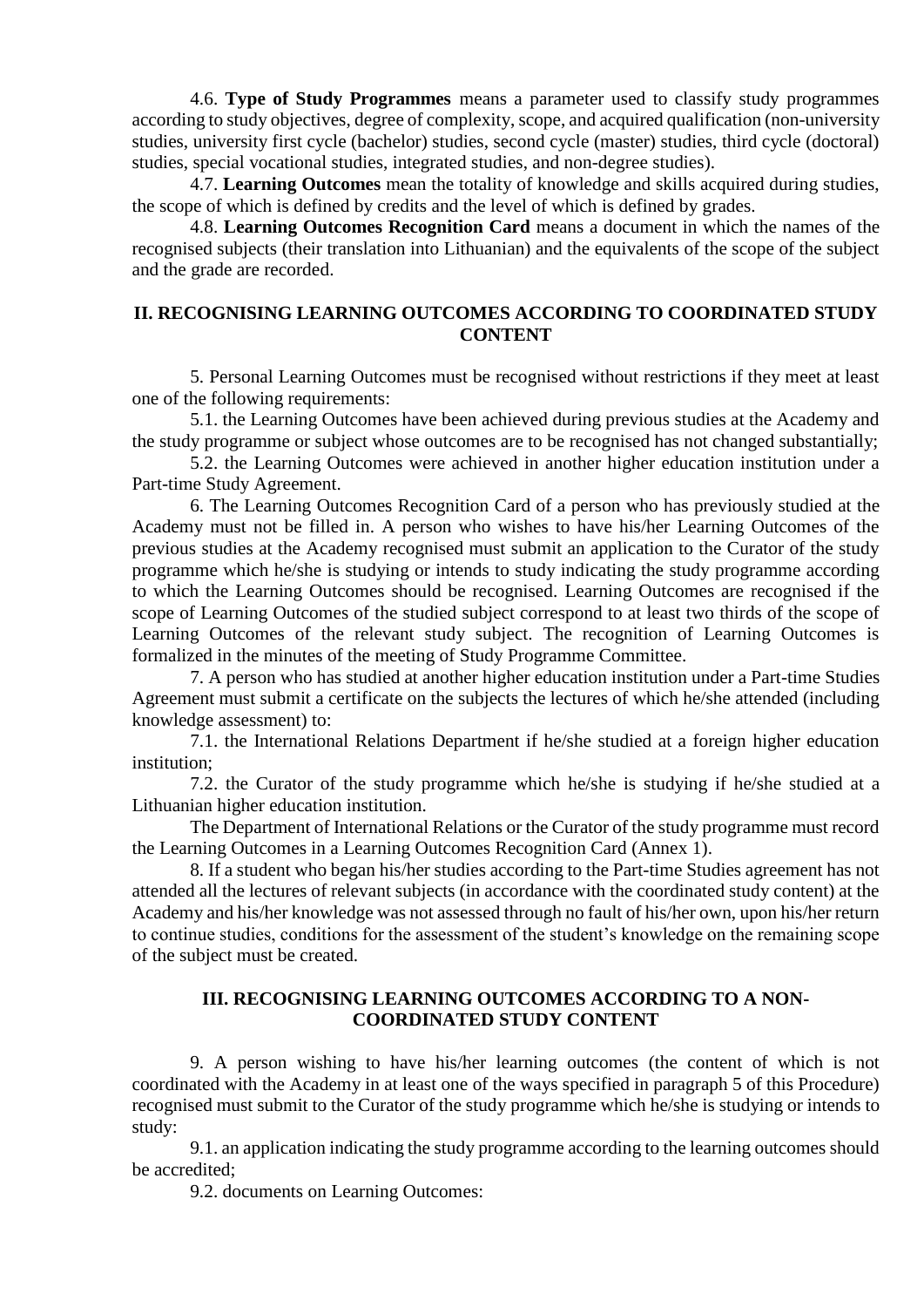9.2.1. a diploma, supplement (annex) thereof, and annotation of subjects if the person has acquired a higher education degree;

9.2.2. a certificate of the higher education institution where the Learning Outcomes to be recognised were achieved and an annotation of subjects if the person has not completed studies or if a diploma supplement (annex) has not been issued although the studies were completed.

10. The Curator must evaluate the compliance of the studies, the results of which are to be recognised, with the requirements of legislation and must:

10.1. verify if the higher education institution where the Learning Outcomes were achieved is recognized. If necessary, the Curator may contact other institutions to obtain necessary information about the relevant higher education institution;

10.2. check the compliance of the type of studies, type of study programmes, form of studies, and other features of studies with the study system of the Academy;

10.3. contact the Study Programme Committee in case of complex issues.

11. The Curator, based on the information provided in the diploma supplement (annex) or the certificate and subject annotation, must evaluate the compliance of the Learning Outcomes and the subject requirements of the programme to be studied and fill in the Learning Outcomes Recognition Card (Annex 1).

11.1. Learning Outcomes are recognised if their scope is at least two thirds of the scope of Learning Outcomes of a similar study subject specified in the study programme and corresponds to the essential objectives of the study subject and the main parts of the subject content or, when there is no suitable comparable subject, if the Learning Outcomes meet the general requirements established for the subjects of that study programme and provide knowledge and skills specified in that study programme.

11.2. The Learning Outcomes of the optional subjects are recognised within the limits of the programme according to which the Learning Outcomes are to be recognised.

11.3. The final thesis, final project and/or final exam are not recognised.

11.4. The total scope of Learning Outcomes of non-university study subjects, which are recognised instead of the basic study subjects or special subjects of the university first cycle study programme to be studied, may not exceed half of the scope of the university first cycle study programme to be studied.

11.5. No more than 75 percent of the scope of the study programme to be studied can be recognised.

12. The final decision on the recognition of Learning Outcomes must be made by the Study Programme Committee within one month from the date of receipt of all the documents listed in paragraph 9 of this Procedure taking into account the proposals of the Curator. The recognition of Learning Outcomes is formalized in the minutes of the meeting of Study Programme Committee.

13. A person who wishes to have the outcomes of his/her learning at the Academy recognised in another higher education institution must apply to the dean of the faculty for the issuance of a certificate.

#### **IV. FORMALISATION OF THE RECOGNITION OF LEARNING OUTCOMES**

14. The decision on the recognition of Learning Outcomes must be formalized by issuing a Learning Outcomes Recognition Card or in the minutes of the meeting of the Study Programme Committee.

15. The names, scope in credits, and evaluations of the subjects whose Learning Outcomes have been recognised must be recorded in the supplement (annex) of the issued diploma and in the certificate instead of the subjects specified in the study programme. The abbreviation of the name of the higher education institution where the subject whose Learning Outcomes were recognised was studied must be indicated in parentheses next to the name of the recognised subject. All abbreviations must be explained and the name of the higher education institution must be written at the end of the list of subjects.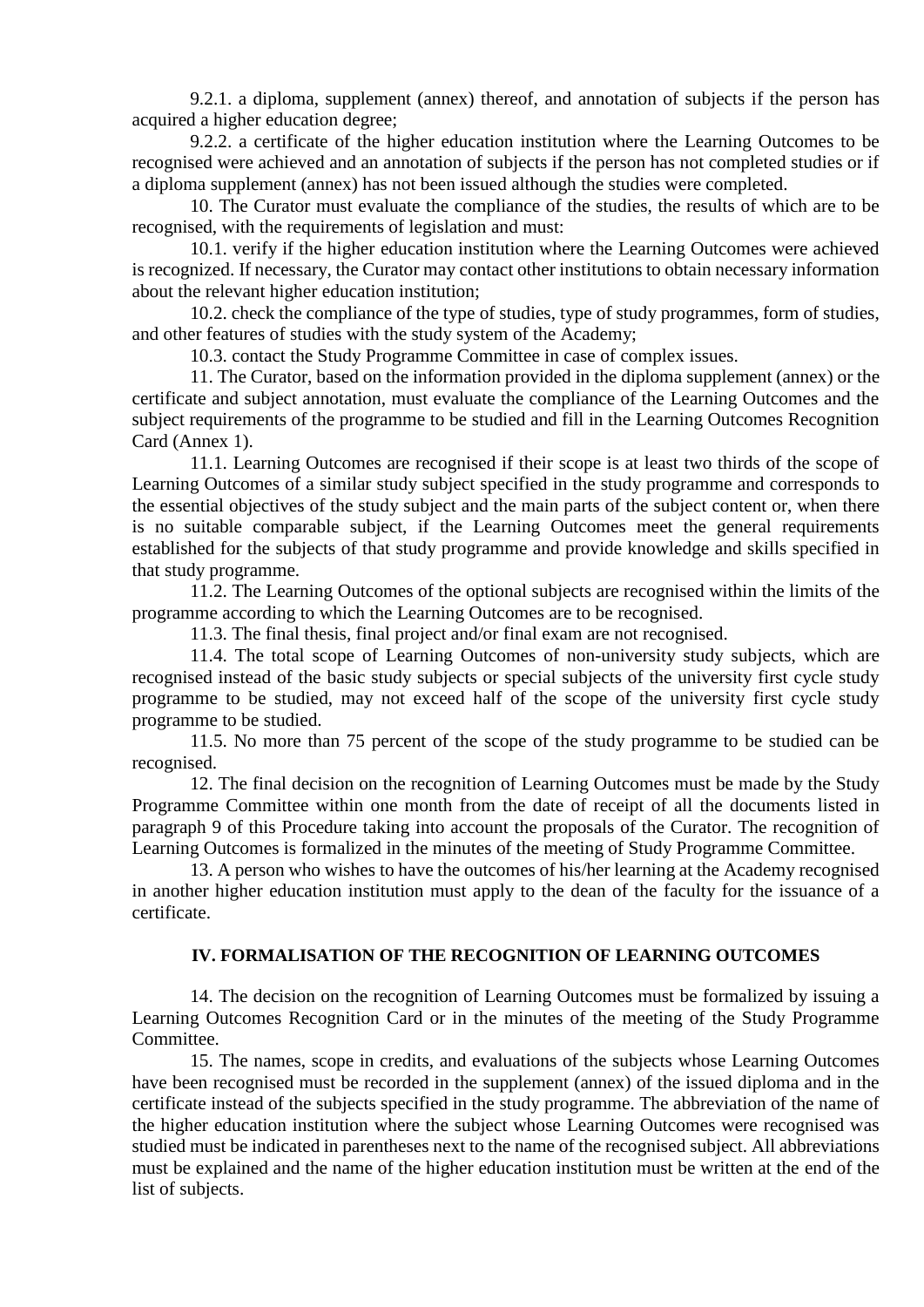16. The names of subjects, assessments, name of the country, name of the higher education institution, and other data related to the recognition of Learning Outcomes must be recorded in the certificate in Lithuanian and in the diploma supplement in Lithuanian and English.

### **V. FINAL PROVISIONS**

17. If a person does not agree with the decision on the recognition of Learning Outcomes, he/she has the right to appeal. The procedure for appealing the learning outcomes established in the Study Regulations of the Academy must be applied to the appeal process mutatis mutandis.

18. The recognition of Learning Outcomes of additional studies at the Academy is regulated by the Description of Additional Studies at the Vilnius Academy of Arts (approved by the Senate on 23 March 2011, minutes No. S-2).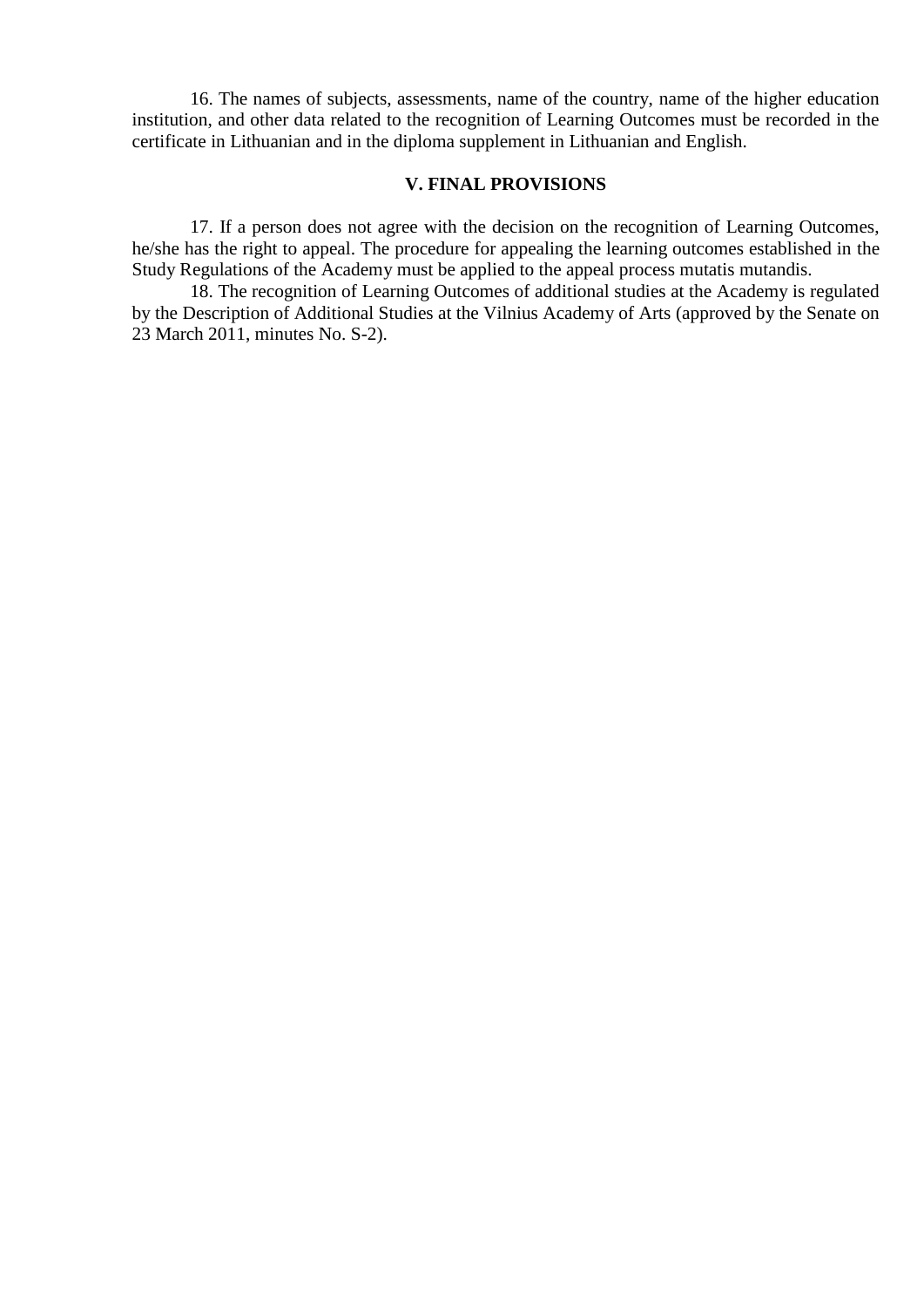Annex 1 to the Procedure for Recognising Learning Outcomes at the Vilnius Academy of Arts

# **CARD OF THE RECOGNITION OF LEARNING OUTCOMES ACHIEVED IN ANOTHER HIGHER EDUCATION INSTITUTION AT THE VILNIUS ACADEMY OF ARTS**

|                                |                                                                                                                                    |                                          |                                                                                                                                       |       |                                  | NO.                 |       |                             |             |                                       |
|--------------------------------|------------------------------------------------------------------------------------------------------------------------------------|------------------------------------------|---------------------------------------------------------------------------------------------------------------------------------------|-------|----------------------------------|---------------------|-------|-----------------------------|-------------|---------------------------------------|
|                                |                                                                                                                                    |                                          |                                                                                                                                       |       |                                  |                     |       |                             |             |                                       |
| name of the faculty (division) |                                                                                                                                    |                                          | name and surname                                                                                                                      |       |                                  |                     |       | personal identification No. |             |                                       |
|                                |                                                                                                                                    |                                          |                                                                                                                                       |       |                                  |                     |       |                             |             |                                       |
|                                | study form                                                                                                                         |                                          | name of the study programme                                                                                                           |       |                                  |                     |       | state code                  |             |                                       |
|                                |                                                                                                                                    |                                          |                                                                                                                                       |       |                                  |                     |       |                             |             |                                       |
|                                |                                                                                                                                    |                                          |                                                                                                                                       |       |                                  |                     |       |                             |             |                                       |
|                                |                                                                                                                                    | name of the higher education institution |                                                                                                                                       |       |                                  | name of the country |       |                             |             |                                       |
|                                | study years                                                                                                                        |                                          | During the semester of _______________ the student has attended lectures of the following subjects and received the following grades. |       |                                  |                     |       |                             |             |                                       |
|                                | Study subjects the lectures of which were attended in another higher education institution<br>(hereinafter referred to as the HEI) |                                          |                                                                                                                                       |       | Scope of<br>the study<br>subject | Academic            | Grade |                             |             |                                       |
| No.                            | In the original language                                                                                                           | In English                               | In Lithuanian                                                                                                                         |       | <b>ECTS</b><br>credits           | hours<br>(if any)   |       | <b>HEI</b>                  | <b>ECTS</b> | <b>Equivalent</b><br>in<br><b>VAA</b> |
| 1.                             |                                                                                                                                    |                                          |                                                                                                                                       |       |                                  |                     |       |                             |             |                                       |
| 2.                             |                                                                                                                                    |                                          |                                                                                                                                       |       |                                  |                     |       |                             |             |                                       |
| 3.<br>4.                       |                                                                                                                                    |                                          |                                                                                                                                       |       |                                  |                     |       |                             |             |                                       |
| 5.                             |                                                                                                                                    |                                          |                                                                                                                                       |       |                                  |                     |       |                             |             |                                       |
| 6.                             |                                                                                                                                    |                                          |                                                                                                                                       |       |                                  |                     |       |                             |             |                                       |
| 7.                             |                                                                                                                                    |                                          |                                                                                                                                       |       |                                  |                     |       |                             |             |                                       |
|                                |                                                                                                                                    |                                          |                                                                                                                                       | Total |                                  |                     |       |                             |             |                                       |